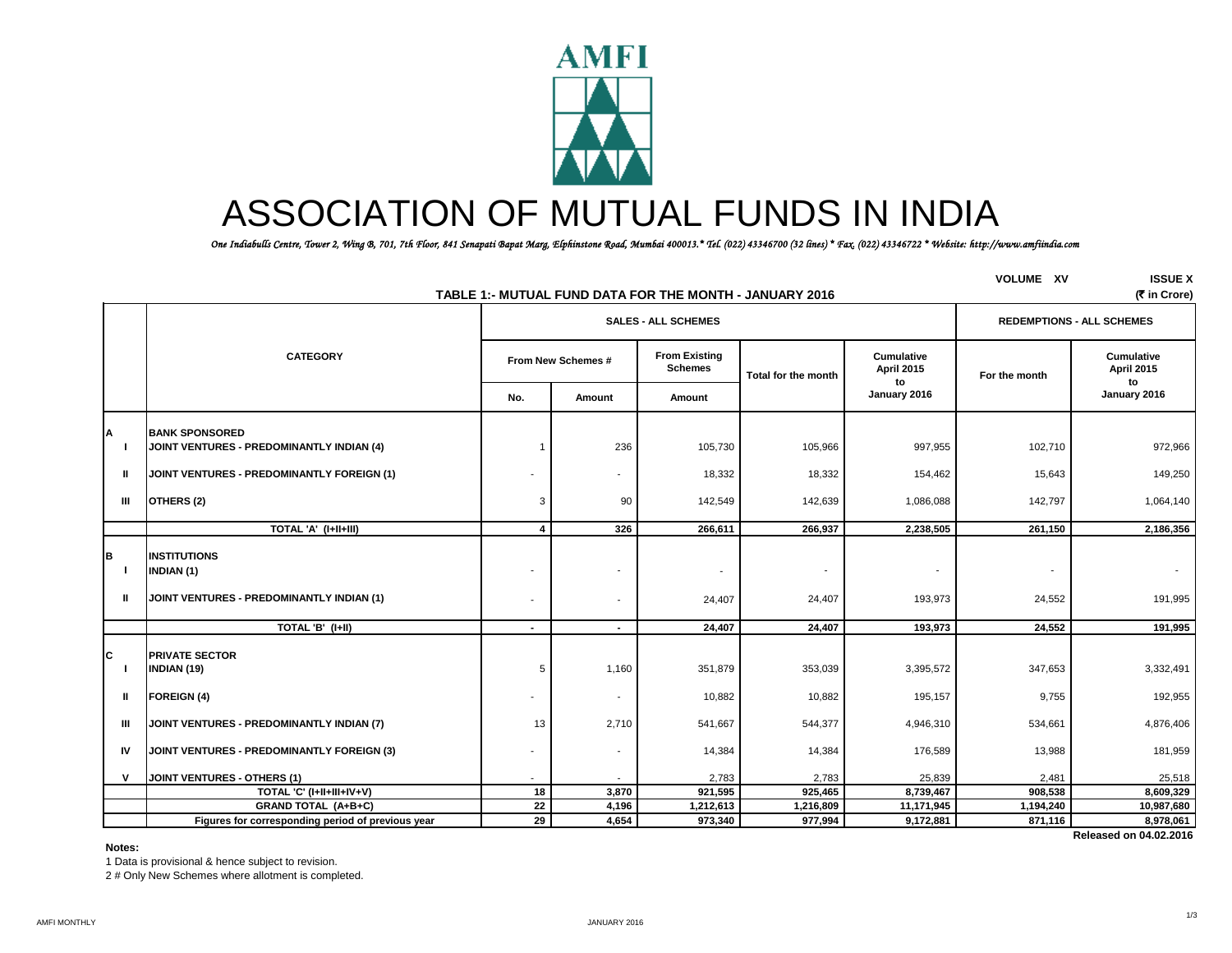| (₹ in Crore)<br>2.1 *NEW SCHEMES LAUNCHED (ALLOTMENT COMPLETED) |                      |          |                      |        |                      |                          |                      |        |
|-----------------------------------------------------------------|----------------------|----------|----------------------|--------|----------------------|--------------------------|----------------------|--------|
|                                                                 |                      | Open End | <b>Close End</b>     |        | <b>Interval Fund</b> |                          | <b>TOTAL</b>         |        |
|                                                                 | <b>No.of Schemes</b> | Amount   | <b>No.of Schemes</b> | Amount | <b>No.of Schemes</b> | Amount                   | <b>No.of Schemes</b> | Amount |
| <b>INCOME</b>                                                   |                      | 494      | 20                   | 3,689  |                      |                          | 21                   | 4,183  |
| <b>INFRASTRUCTURE DEBT FUND</b>                                 |                      |          |                      |        |                      |                          |                      |        |
| <b>EQUITY</b>                                                   |                      |          |                      | 13     |                      |                          |                      | 13     |
| <b>BALANCED</b>                                                 |                      |          |                      |        |                      |                          |                      |        |
| <b>LIQUID/MONEY MARKET</b>                                      |                      |          |                      |        |                      |                          |                      |        |
| <b>GILT</b>                                                     |                      |          |                      |        |                      |                          |                      |        |
| <b>ELSS - EQUITY</b>                                            |                      |          |                      |        |                      |                          |                      |        |
| <b>GOLD ETF</b>                                                 |                      |          |                      |        |                      |                          |                      |        |
| <b>OTHER ETFS</b>                                               |                      |          |                      |        |                      |                          |                      |        |
| <b>FUND OF FUNDS INVESTING</b>                                  |                      |          |                      |        | $\,$                 | $\overline{\phantom{a}}$ |                      |        |
| <b>OVERSEAS</b>                                                 |                      |          |                      |        |                      |                          |                      |        |
| TOTAL                                                           |                      | 494      | 21                   | 3,702  |                      |                          | 22                   | 4,196  |

 **TABLE 2:- SALES DURING THE MONTH OF JANUARY 2016 - TYPE AND CATEGORY WISE**

## **\*NEW SCHEMES LAUNCHED :**

| <b>IOPEN END INCOME :</b>  | <b>IDFC Corporate Bond Fund</b>                                                                                                                                                                                                                                                                                                                                                                                                                                                                                                                                                                                                                                                                                                                                                                                                                                                     |
|----------------------------|-------------------------------------------------------------------------------------------------------------------------------------------------------------------------------------------------------------------------------------------------------------------------------------------------------------------------------------------------------------------------------------------------------------------------------------------------------------------------------------------------------------------------------------------------------------------------------------------------------------------------------------------------------------------------------------------------------------------------------------------------------------------------------------------------------------------------------------------------------------------------------------|
| <b>ICLOSE END INCOME :</b> | Birla Sun Life Fixed Term Plan - Series NE (1100 Days) and Series NG (1169 Days); DSP BlackRock FMP - Series 192 - 36M; HDFC FMP 1167D January 2016 (1) - Series 35,<br>1176D January 2016 (1) - Series 35 and 1183D January 2016 (1) - Series 35; ICICI Prudential Capital Protection Oriented Fund Series IX 1378 Days Plan D. ICICI Prudential Multiple<br>Yield Fund - Series 10 1825 Days Plan B, ICICI Prudential FMP Series 78 - 1190 Days Plan E and 1185 Days Plan F; Kotak FMP Series 185; Reliance Fixed Horizon Fund XXIX -<br>Series 18 and Series 20, Reliance Fixed Horizon Fund XXX - Series 1 and Series 2; Religare Invesco Fixed Maturity Plan - Series 27 - Plan C; SBI Dual Advantage Fund - Series XIII;<br>UTI Fixed Term Income Fund Series XXIII-XII (1100 Days) and XIII (1100 Days), UTI-Capital Protection Oriented Scheme - Series VII - I (1098 Days) |
| <b>ICLOSE END EQUITY :</b> | <b>ICICI Prudential Business Cycle Fund Series 3</b>                                                                                                                                                                                                                                                                                                                                                                                                                                                                                                                                                                                                                                                                                                                                                                                                                                |

| 2.2 EXISTING SCHEMES            |                      |           |                          |                  |                      |                          |                      |              |  |
|---------------------------------|----------------------|-----------|--------------------------|------------------|----------------------|--------------------------|----------------------|--------------|--|
|                                 |                      | Open End  |                          | <b>Close End</b> | <b>Interval Fund</b> |                          |                      | <b>TOTAL</b> |  |
|                                 | <b>No.of Schemes</b> | Amount    | <b>No.of Schemes</b>     | Amount           | <b>No.of Schemes</b> | Amount                   | <b>No.of Schemes</b> | Amount       |  |
| <b>INCOME</b>                   | 263                  | 36,748    | 1,167                    |                  | 77                   |                          | 1507                 | 36,749       |  |
| <b>INFRASTRUCTURE DEBT FUND</b> |                      |           |                          |                  |                      |                          |                      |              |  |
| <b>EQUITY</b>                   | 318                  | 9,879     | 98                       |                  |                      |                          | 416                  | 9,879        |  |
| <b>BALANCED</b>                 | 27                   | 1,473     | $\overline{\phantom{0}}$ |                  |                      |                          | 27                   | 1,473        |  |
| <b>LIQUID/MONEY MARKET</b>      | 54                   | 1,160,648 | $\overline{\phantom{a}}$ |                  |                      |                          | 54                   | 1,160,648    |  |
| <b>GILT</b>                     | 41                   | 630       | -                        |                  |                      |                          | 41                   | 630          |  |
| <b>IELSS - EQUITY</b>           | 42                   | 1,040     | 16                       |                  |                      |                          | 58                   | 1,040        |  |
| <b>GOLD ETF</b>                 | 13                   |           | $\overline{\phantom{0}}$ |                  |                      | $\,$                     | 13                   |              |  |
| <b>OTHER ETFS</b>               | 44                   | 2,180     | $\blacksquare$           |                  |                      | $\overline{\phantom{0}}$ | 44                   | 2,180        |  |
| <b>IFUND OF FUNDS INVESTING</b> | 31                   | 14        | $\overline{\phantom{0}}$ |                  |                      |                          | 31                   | 14           |  |
| <b>OVERSEAS</b>                 |                      |           |                          |                  |                      |                          |                      |              |  |
| <b>TOTAL</b>                    | 833                  | 1,212,612 | 1,288                    |                  | 77                   |                          | 2198                 | 1,212,613    |  |

|                                                    |                          | Open End  | <b>Close End</b>         |        |                      | <b>Interval Fund</b> | <b>TOTAL</b>         |           |
|----------------------------------------------------|--------------------------|-----------|--------------------------|--------|----------------------|----------------------|----------------------|-----------|
|                                                    | <b>No.of Schemes</b>     | Amount    | <b>No.of Schemes</b>     | Amount | <b>No.of Schemes</b> | Amount               | <b>No.of Schemes</b> | Amount    |
| <b>INCOME</b>                                      | 264                      | 37,242    | 1,187                    | 3,689  | 77                   |                      | 1,528                | 40,932    |
| <b>INFRASTRUCTURE DEBT FUND</b>                    | $\overline{\phantom{a}}$ |           |                          |        |                      |                      |                      |           |
| <b>IEQUITY</b>                                     | 318                      | 9,879     | 99                       | 13     |                      |                      | 417                  | 9,892     |
| <b>BALANCED</b>                                    | 27                       | 1,473     |                          |        |                      |                      | 27                   | 1,473     |
| <b>LIQUID/MONEY MARKET</b>                         | 54                       | 1,160,648 |                          |        |                      |                      | 54                   | 1,160,648 |
| <b>GILT</b>                                        | 41                       | 630       |                          |        |                      |                      | 41                   | 630       |
| <b>ELSS - EQUITY</b>                               | 42                       | 1,040     | 16 <sub>1</sub>          |        |                      |                      | 58                   | 1,040     |
| <b>GOLD ETF</b>                                    | 13 <sup>13</sup>         |           |                          |        |                      |                      | 13                   |           |
| <b>OTHER ETFS</b>                                  | 44                       | 2,180     |                          |        |                      |                      | 44                   | 2,180     |
| <b>IFUND OF FUNDS INVESTING</b><br><b>OVERSEAS</b> | 31                       | 14        | $\overline{\phantom{a}}$ |        |                      |                      | 31                   | 14        |
| <b>TOTAL</b>                                       | 834                      | 1,213,106 | 1,309                    | 3,702  | 77                   |                      | 2220                 | 1,216,809 |

# **2.3 TOTAL OF ALL SCHEMES**